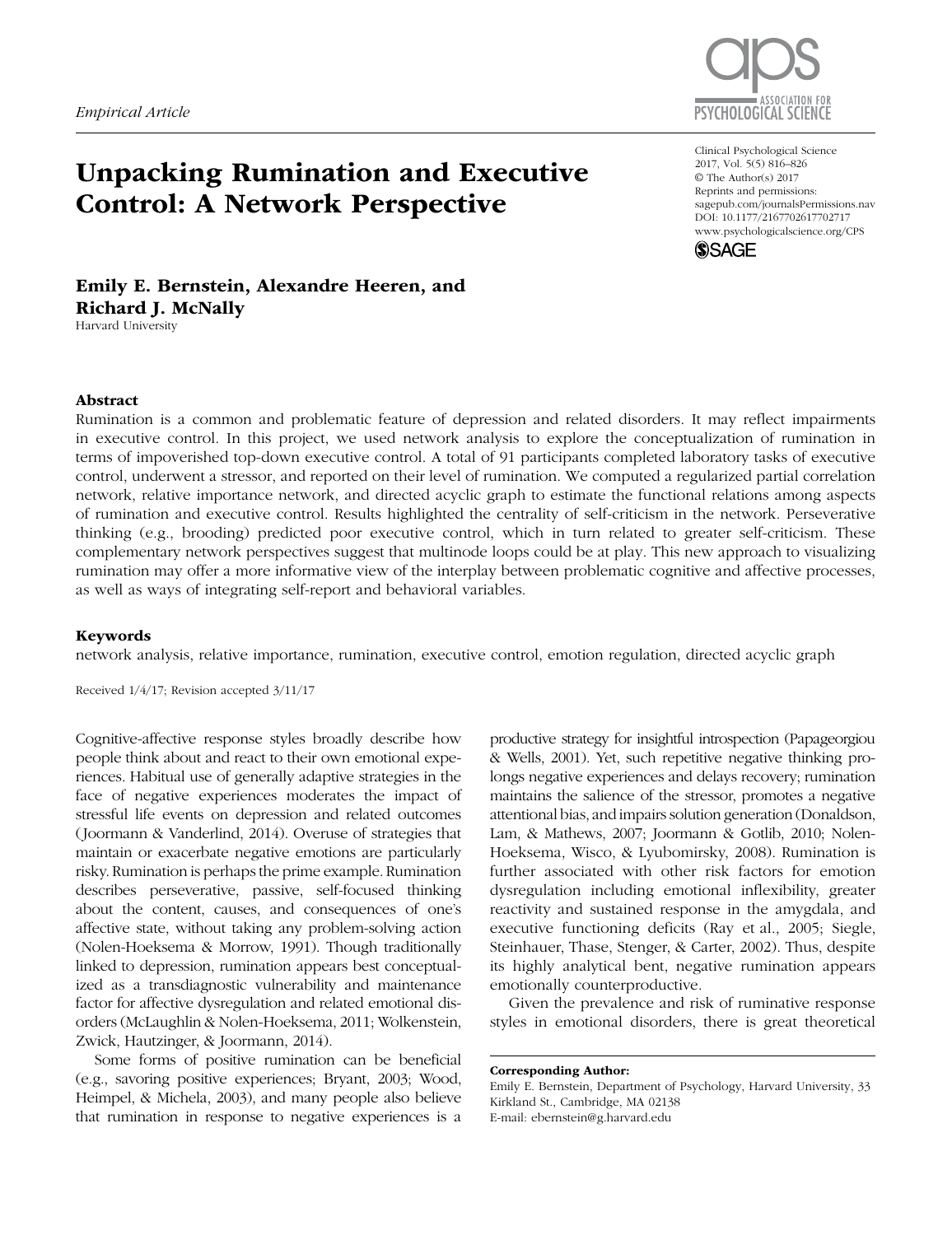and clinical interest in understanding the mechanisms of rumination and its therapeutic reduction. One hypothesis holds that rumination reflects impairments in executive control (De Lissnyder et al., 2012; Koster, De Lissnyder, Derakshan, & De Raedt, 2011; Whitmer & Banich, 2007). Broadly, reduced top-down executive control—processes that allow for adaptive, goal-dependent shifts in information processing, attention, and behavior (Diamond, 2013) shows links to mood symptoms, anxiety, stress, and poor emotional response and regulation (Takeuchi et al., 2014). And more specifically, it appears that chronic ruminators struggle to disengage from their perseverative, emotionally charged thoughts in an effort to alter their ongoing internal narrative or redirect their thoughts to other topics. Therefore, impairments in executive control seemingly drive rumination. Furthermore, deficits in such control could impede a person's ability to process emotional information such that the requisite extra effort heightens the salience of the negative information, thereby perpetuating a cycle of perseveration and its emotional consequences (Chuen Yee Lo, Lau, Cheung, & Allen, 2012; Hester & Garavan, 2005).

We examine three measurable, empirically validated executive control processes in this domain: inhibition (the ability to disregard interference of irrelevant information in working memory), set shifting (the ability to flexibly move attention to the relevant task), and updating working memory (the ability to manipulate information being maintained in working memory; e.g., Miyake et al., 2000). All three tasks have demonstrated preliminary negative associations with rumination. Specifically, individuals highly prone to rumination show weaker inhibitory control (Joormann & Gotlib, 2008; Whitmer & Banich, 2007), more difficulty manipulating information in working memory (Joormann & Gotlib, 2008; Joormann, Levens, & Gotlib, 2011), and larger task-switching impairments (Davis & Nolen-Hoeksema, 2000; De Lissnyder et al., 2012; Whitmer & Banich, 2007), particularly in the context of emotional, personally relevant stimuli (Beckwé, Deroost, Koster, De Lissnyder, & De Raedt, 2014; Koster, De Lissnyder, & De Raedt, 2013).

Despite these findings, there are important limitations of this line of work. Sufficient evidence of causality is lacking, perhaps because this research is in its early stages. But, it may be attributable to the conceptualization of rumination as a unitary construct measured by a sum score from a self-report measure. It has been arguably most succinctly described as self-critical "moody pondering" (Iqbal & Dar, 2015; Treynor, Gonzalez, & Nolen-Hoeksema, 2003). So it is curious that rumination is represented as a single index when you reconsider its definition, which includes these multiple components such as perseverative thinking, negativity, and self-focus. Hence, cognitive measures may be causally related to some, but not all, of these components. Deficits in executive control and rumination have demonstrated negative effects for everyday mood and wellbeing. Thus it is important to clarify how these processes causally interact and to develop methods of improving them. Even understanding how different facets of rumination itself interrelate may ultimately allow for more targeted and effective interventions.

In this project, we used network analytic methods to characterize the functional relations among self-reported features of rumination and integrated them with laboratorybased executive control measures. Network analyses were initiated in clinical psychology by Borsboom and colleagues (e.g., Borsboom, Cramer, Schmittmann, Epskamp, & Waldorp, 2011; Schmittmann et al., 2013) and have been increasingly applied to questions of psychopathology (e.g., Heeren & McNally, 2016; McNally, 2016; Robinaugh, LeBlanc, Vuletich, & McNally, 2014). Most network analyses have elucidated associations (edges) between nodes (psychiatric symptoms), endeavoring to characterize mental disorders as emergent phenomena arising from the causal interactions occurring among their constitutive symptoms (Borsboom & Cramer, 2013). Studying social anxiety disorder, Heeren and McNally (2016) expanded network approaches beyond symptoms to include laboratory measures of cognition and behavior. We extended this line of work by examining the functional relations among subjective, self-reported aspects of rumination and objective, behavioral measures of executive control within the same networks.

The network approach aims to identify *plausible* causal connections among directly observable and measurable variables that might be masked by traditional statistical approaches or when interpreted in terms of broad, unobserved latent variables (Costantini et al., 2015). In this way, formative variables, such as executive functioning or, as we propose, rumination, are broken up into their distinct component processes. Intuitively, it seems clear that such components interact with each other; for example, heightened self-criticism intensifies negativity. Thus, the axiom of local independence requisite for such variables to reflect a single, underlying entity, such as rumination, is violated. The network approach instead considers each variable as its own entity and explores interrelationships between them. Although terms like executive functioning and rumination may summarize a person's general ability or response style, they are less useful than their components when one endeavors to explore potential causal relations. Accordingly, we used several network analyses to begin visualizing the connections between variables and to compute complementary, informative metrics such as node centrality. In this way, we aim to identify new directions for research to explore the interplay between facets of rumination and laboratory measures of executive control.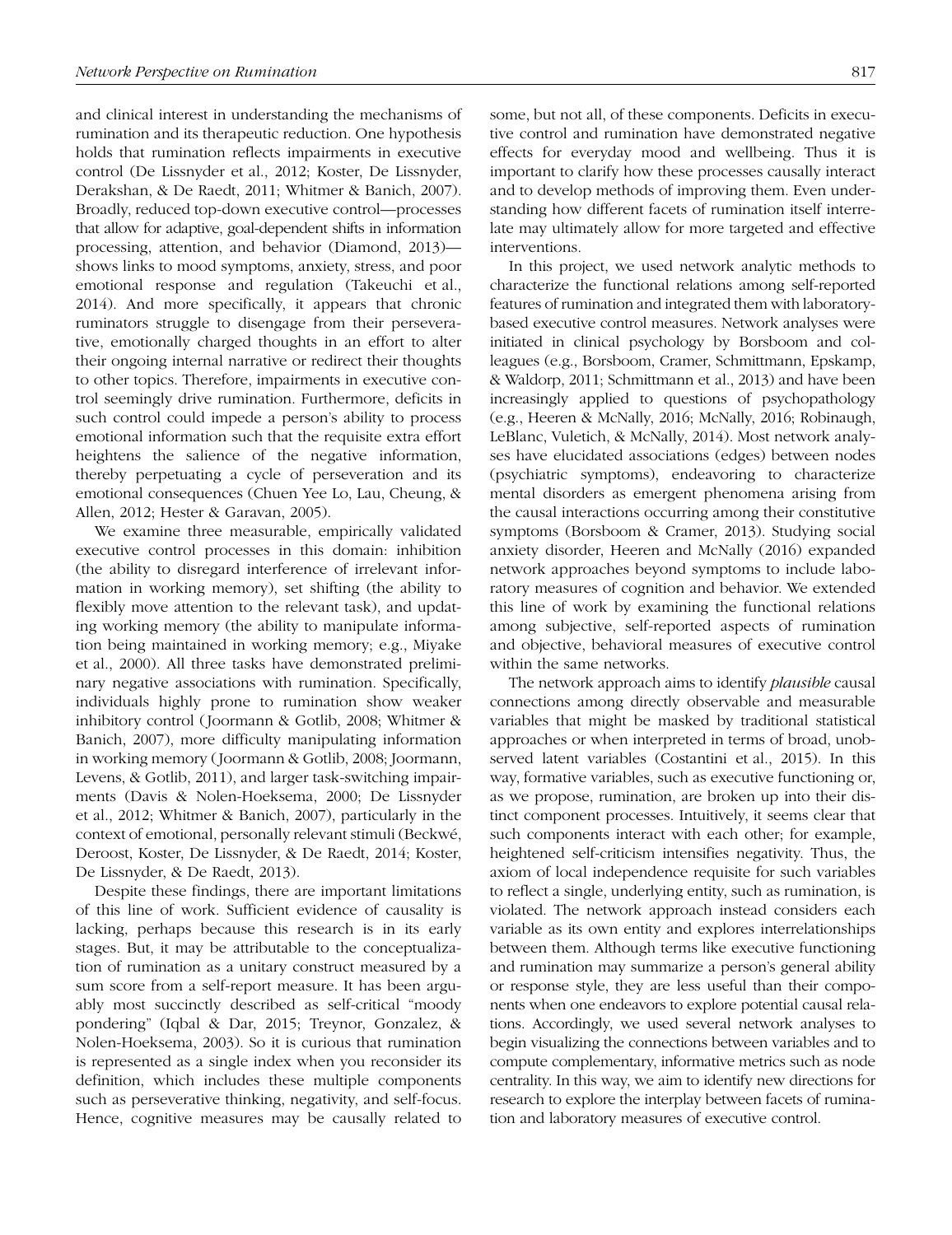## Method

# *Participants*

A total of 91 participants (52 women, 39 men,  $M_{\text{age}} = 23.48$ years,  $SD = 4.59$ , age range =  $18-39$ ) completed the tasks and measures described later during 2015 and 2016. The racial and ethnic composition of this sample was 61.54% Caucasian, 7.69% African American, 19.78% Asian, and 10.99% multiracial or other, and 7.69% of participants identified as Hispanic or Latino. Data on socioeconomic status were not collected. Participants with a history of major head trauma, neurologic disorder, cognitive impairment, or a physical health problem indicated on the Physical Activity Readiness Questionnaire (Adams, 1999; Thomas, Reading, & Shephard, 1992) were excluded to avoid potential confounds in performance on cognitive tasks and for participant safety. The Institutional Review Board approved the study protocol, and participants provided informed consent prior to initiation of any study procedure. Participants were tested individually and in the same quiet laboratory room. At the start of each visit, participants performed one of three randomly assigned activities: resting, stretching, or moderate aerobic cycling for 25 min. For the analyses reported here, we used the data from the control (resting) visit of the larger study (Bernstein & McNally, 2017).

## *Procedure and materials*

Participants completed computerized tasks to assess basic working memory, inhibitory control, and taskshifting ability. They then underwent a two-part stressor, sat alone for 5 min, and concluded with questionnaires assessing rumination during that delay period. Cognitive tasks were administered through OpenSesame, an opensource graphical experimental platform (Mathôt, Schreij, & Theeuwes, 2012), on a 16-inch  $\times$  9-inch Dell monitor with a resolution of  $1366 \times 768$  pixels and a refresh rate of 60 Hz. These activities required approximately 20 to 25 min to complete. Stimuli included neutral and negative words drawn from the Affective Norms for English Words list (Bradley, Lang, & Cuthbert, 1999), each of which had a valence rating on a 9-point scale. Words in the two groups significantly differed in mean valence ratings but did not differ in average length. Negative words were used to match the valence of the later stressor task and to measure executive control over valenced stimuli. In every task, participants were instructed to move as quickly as possible through the trials, while still being accurate.

N-*back.* Participants first completed an *n*-back task of working memory capacity, which included one practice block and two experimental blocks of 20 trials each. Participants were shown words one at time for 1,000 ms and instructed to click one button if the word on the screen was identical to one shown *n* (i.e., 2 or 3) trials before, and to click a different button if it was not. A fixation cross appeared between stimuli for between 1 and 5 s. The final score is the percentage of correct responses.

*Emotional Flanker Task.* Participants then completed the Emotional Flanker Task with Verbal Stimuli as a measure of inhibitory control. They began with two practice blocks of six items each. The first block included targets alone, and the second block included targets with flankers. During experimental blocks, sets of three words appear on screen simultaneously in a single column (minimum 500 ms, maximum 2,000 ms; 500 ms fixation cross before each set). Participants were instructed to identify the valence (negative/neutral) of the middle word (target). In congruent trials, the two identical flanker words and target word were the same valence, whereas in incongruent trials, the flanker words were different than the target word. A total of 28 target words (14 neutral, 14 negative) were presented twice, once with congruent and once with incongruent flankers, to yield a total of 56 trials. All trials were shown to participants in a randomized order. Performance was calculated from median (to avoid outliers) reaction time contrasts between trial types. Scoring was based on a combination of accuracy and reaction time. Reaction time contrasts were computed only for accurate trials. Conflict costs are reported for reaction time (e.g., difference in reaction times on congruent and incongruent trials). Higher congruence contrasts reflect reduced inhibitory ability.

**Internal Shift Task.** In the Internal Shift Task (IST; Beckwé et al., 2014), participants completed two versions of a test that reflects task-shifting abilities. In one version, participants kept a mental count of the respective number of negative words and neutral words they saw on the screen. During the other version, participants kept a mental count of whether words were nouns or adjectives. The same stimuli were used in both versions, and the order of the versions was counterbalanced across participants with a break in between. In each version, participants completed two practice blocks and nine experimental blocks. In one block, following a 500 ms fixation cross, 10 to 15 words would appear one at a time in a random order (exact number varied across blocks to ensure that individuals could not infer the number of words in the categories by means of subtraction). Participants were instructed to manually advance to the next word by pressing a designated key when they had mentally categorized the word and updated their count appropriately. At the end of each block, participants reported their counts. The reaction time for each word was recorded and coded. A switch sequence was a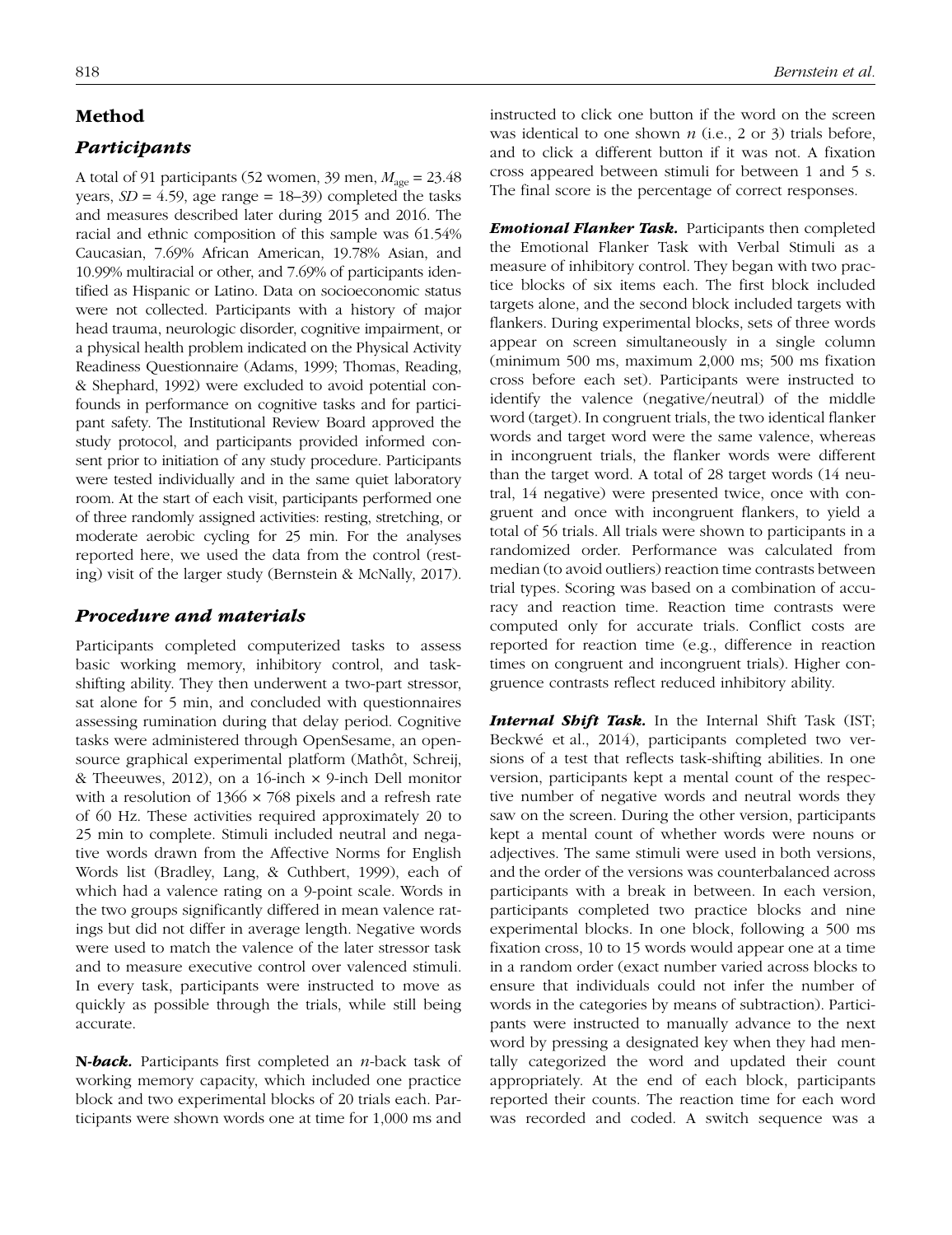button press when the participant switched from one word category to the other (e.g., "angry" to "garden"). A nonswitch sequence was a button press when the participant saw same category twice in a row (e.g., "angry" to "anxious"). Switch costs can be calculated by subtracting median reaction times (to avoid outliers) of nonswitch sequences from switch sequences (Garavan, 1998; Monsell, 1996). Higher switch costs reflect reduced executive control, or more difficulty moving between categories compared to within categories.

**Stressor.** Participants then underwent a two-part stressor. The first part was embedded at the end of the cognitive tasks. Participants tried to solve as many verbal puzzles (e.g., anagrams, word completions) as possible. Participants were allowed a limited time per item and 30% of puzzles were not solvable, thereby ensuring the stressfulness of the task. Participants then completed a serial subtraction task for 2 min in front of the experimenter who indicated when a participant had made an error, but provided no other feedback. As intended with a stress induction, participants reported a significant decline in self-reported affect pre- to post-stressor,  $t(90) = 5.08$ ,  $p <$ .001,  $d<sub>z</sub> = .53$ . After the stressor task, participants sat alone quietly for 5 min. This delay was meant to enable, without compelling, rumination about the stressful experience. As there was no baseline assessment of state rumination, we assumed that reported rumination was, at least in part, stress-induced.

*State rumination.* Participants then answered a series of questions about their emotional response to the stressor. Five questions assessed negative perseverative thinking during the previous 5 min, based on those of LeMoult, Arditte, D'Avanzato, and Joormann (2013). Participants indicated how much they had been thinking about their performance ("perseveration"), how negative their thoughts were ("negativity"), how much they had been criticizing themselves ("self-criticism"), how much they thought about their negative emotional experience ("brooding"), and to what extent they replayed parts of what happened in their mind ("replaying"). These items demonstrated good internal consistency ( $\alpha$  = .91).

## *Network estimation and visualization*

We used the R package qgraph to compute and visualize the networks (Epskamp, Cramer, Waldorp, Schmittmann, & Borsboom, 2012). In each network, nodes are positioned to visually represent the relative strength of their connections. Node placement was determined by Fruchterman and Reingold's (1991) algorithm; nodes that are depicted closer together are more strongly connected, and nodes that are nearer to the center of the graph have the strongest connections to other nodes. We computed three complementary types of networks. As 7 participants were missing at least one data point, rows with missing values were omitted on a pairwise basis when we computed correlations.

We used a graphical Gaussian model (GGM) to estimate the first network. In this network, edges represent conditional independence relationships between nodes when controlling for the effects of all other nodes (Epskamp & Fried, 2016). It is common to regularize GGMs via the graphical LASSO (Least Absolute Shrinkage and Selection Operator), which serves two primary functions (Friedman, Hastie, & Tibshirani, 2011). First, it computes regularized partial correlations between pairs of nodes, thereby eliminating spurious associations (edges) attributable to the influence of other nodes in the network. Second, it shrinks trivially small associations to zero, thereby removing potentially "false positive" edges from the graph and producing a sparse graph comprising only the strongest edges. We used the R package qgraph (Epskamp et al., 2012) that automatically implements the graphical LASSO regularization in combination with extended Bayesian information criterion (EBIC) model selection (Foygel & Drton, 2011). In this approach, 100 different network models are estimated with different degrees of sparsity. Then, the model with the lowest EBIC value is selected, given a certain value of the hyperparameter gamma  $(y)$ ; this balances including false-positive edges and removing true edges. The hyperparameter  $\gamma$  is usually set between zero and 0.5 (Epskamp & Fried, 2016). As the value of  $\gamma$  nears 0.5, the EBIC will favor a simpler model that contains fewer edges. As the value of  $\gamma$  nears zero, the EBIC will favor a model with a greater number of edges. Following previous studies, we opted to set γ to 0.5 to be confident that our edges are genuine (Epskamp & Fried, 2016). Green lines represent positive partial correlations, whereas red lines represent negative partial correlations. A thicker edge denotes a larger association between two nodes.

To quantify the importance of each node in the graphical LASSO network, we computed centrality indices (Boccaletti, Latora, Moreno, Chavez, & Hwang, 2006; Freeman, 1978). Centrality indices reflect how connected and thus potentially clinically relevant a node is in a network. The *betweenness* centrality is the number of times that a given node lies on the shortest path length between any pair of other nodes. *Closeness* centrality captures the average distance of a node from all other nodes in the network, and is computed from the inverse of the weighted sum of shortest path lengths connecting a given node to all the other nodes in the network. Node *strength* is the sum of the edge weights attached to that node. Each index was calculated with the R package qgraph (Epskamp et al., 2012). For each index, higher values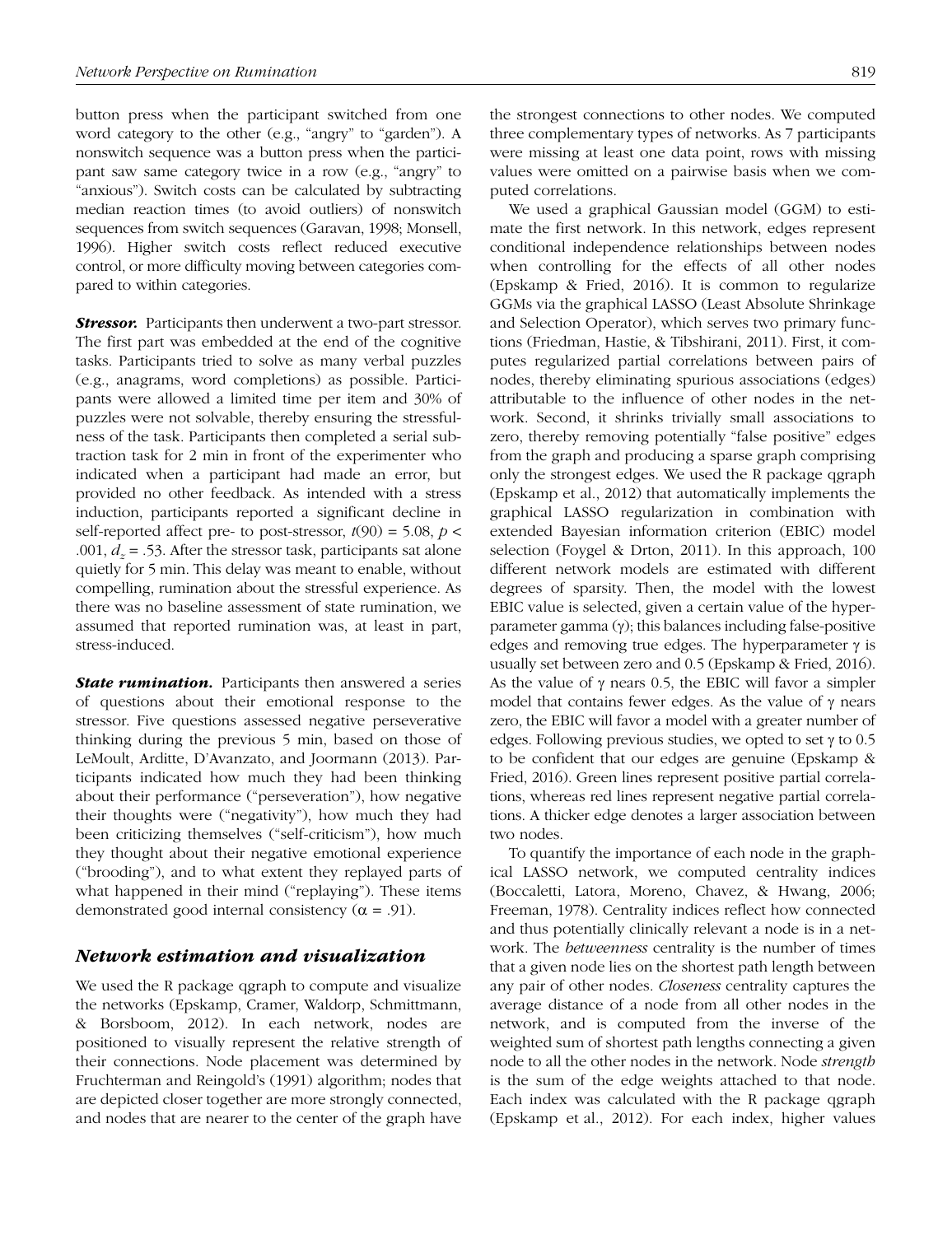reflect greater centrality, and hence more importance in the network. We created a plot that depict the normalized (*z*-scored) centrality values.

We then computed a relative importance network (Heeren & McNally, 2016; McNally et al., 2015; Robinaugh et al., 2014). This model considers the contribution each predictor makes to  $R^2$  after controlling for multicollinearity, thereby assigning a relative importance metric (*lmg*) between 0 and 1 to each edge (Grömping, 2006; Johnson & LeBreton, 2004). Edges in this network are weighted and also represent predictive directionality with arrows. We used the R package relaimpo (Grömping, 2006). Centrality indices were also computed for the relative importance network. The strength parameter here can be broken up into *in-strength* and *out-strength. In-strength* designates the sum of the directed edge weights originating from other nodes and ending at a given node. This quantifies how much influence other nodes in the network have on that node. *Out-strength*, on the other hand, is the sum of the directed edge weights originating from a given node and ending at other nodes. This captures the extent to which that node exerts predictive influence on other nodes. Again, higher values equate to greater centrality.

Finally, we computed a directed acyclic graph (DAG) to estimate a directed, potentially causal structure of the system (Pearl, Glymour, & Jewell, 2016). We used a Bayesian hill-climbing algorithm implemented via the R package bnlearn (Scutari, 2010). The structure of the network is estimated through the bootstrap function, which adds, removes, and reverses the direction of edges to ultimately optimize the goodness-of-fit target score, or the Bayesian information criterion (BIC). This involves an iterative process of randomly restarting this calculation with different possible edges connecting symptom pairs and perturbing the system; ultimately, it determines which edges should remain in the network. To ensure the stability of the DAG, we bootstrapped 1,000 samples and averaged across the resulting networks to produce a final network structure (McNally, Heeren, & Robinaugh, 2016; McNally, Mair, Mugno, & Riemann, in press). This involved two steps. First, we determined how frequently a given edge appeared in the 1,000 networks. We then used the optimal cut point method of Scutari and Nagarajan (2013) for retaining edges, which yields networks having both high sensitivity and high specificity. Second, we determined the direction of each surviving edge. If a given edge pointed from node X to node Y in at least 51% of the bootstrapped networks, then this direction was represented in the final network. We then visualized the averaged network in two ways. In the first, edge weights (i.e., thickness) would represent relative BIC values. Higher values and therefore thicker edges indicate greater importance to the network structure. In other words, removing a thick edge from the network would be more damaging to the model fit than removing a thin edge. In the second visualization, edge weights represent directional probabilities. Higher values and therefore thicker edges indicate greater likelihood that the edge points in the direction depicted. Thus, a thick edge pointing from node X to node Y appeared in a larger proportion of bootstrapped networks than a thin edge pointing from node Y to node Z. The DAG model estimates importance and direction in different ways than the graphical LASSO and relative importance network. Thus, if all three models converge in their principal elements despite their varying assumptions and constraints, we can be more confident in the network structure that emerges in this preliminary work despite the modest sample size.

## Results

An initial correlation matrix is presented in Table 1. As expected, large pairwise correlations emerged between the rumination variables and more modest correlations between other variables. Figure 1A depicts the resultant graphical LASSO network, which depicts regularized partial correlations and thereby limits spurious associations. Edge weights reflect strength of association and edge color the direction (green represents positive and red represents negative). Several features are immediately apparent. First, self-criticism emerges as central within the group of rumination nodes and is the most strongly connected to the others (min  $r = .24$ , max  $r = .39$ ). Perseverating on one's performance during the stressor tasks and having those thoughts be negative are also strongly related  $(r = .41)$ , as well as replaying past events and brooding on one's emotional experience (*r* = .30). A negative association remains between n-back performance and flanker score  $(r = -.26)$  and brooding  $(r = -.16)$ . We also bootstrapped the confidence regions of the edge weights, providing an estimate about the certainty and precision of edges in the networks (see Fig. S1 in the Supplemental Material available online). These dynamics are further reflected in the centrality indices (Fig. 1B). Self-criticism yielded the greatest betweenness, closeness, and strength centrality values in the network. Likewise, we examined the stability of the centrality metrics by using a person-dropping bootstrap procedure. These analyses indicate that the strongest edges are fairly stable and that strength centrality was the most stable centrality metric (see Figs. S1 and S2 in the Supplemental Material).

Figure 2A depicts the relative importance network. Selfcriticism was strongly predictive of perseveration (*lmg* = .30), negativity (*lmg* = .36), brooding (*lmg* = .28), and replaying (*lmg* = .31). A few apparent loops also stand out. For example, although self-criticism strongly predicts negativity, negativity strongly predicts *n*-back performance (*lmg* = .54), which in turn predicts self-criticism (*lmg* = .33). In addition,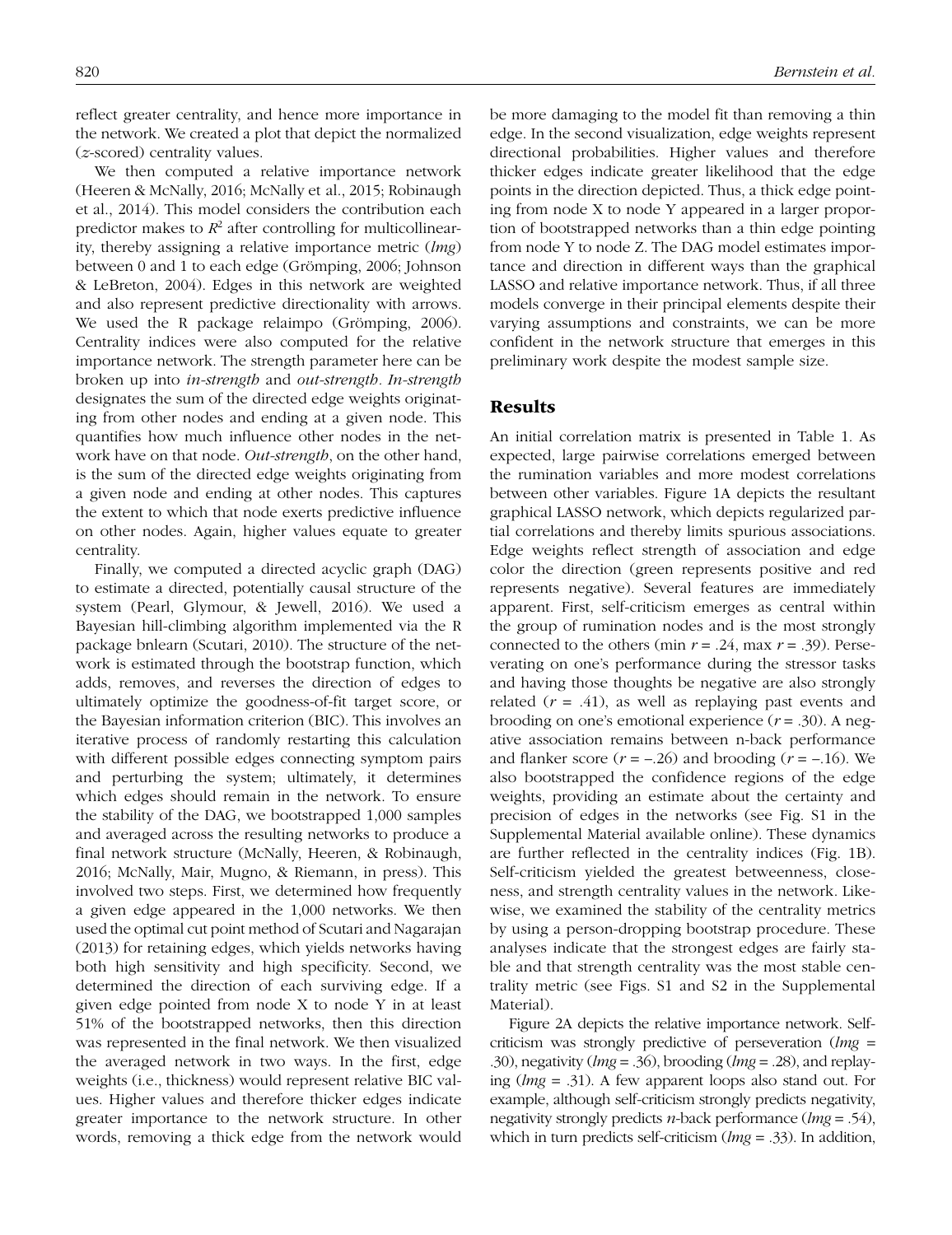| <b>Table 1.</b> Correlation Matrix |                  |         |                  |          |                     |                  |     |   |
|------------------------------------|------------------|---------|------------------|----------|---------------------|------------------|-----|---|
| Variable                           |                  | 2       | 3                | 4        | 5                   | $\left( \right)$ |     | 8 |
| 1. Persev                          |                  |         |                  |          |                     |                  |     |   |
| $2.$ Neg                           | $.81**$          |         |                  |          |                     |                  |     |   |
| 3. Critic                          | $.78**$          | $.83**$ |                  |          |                     |                  |     |   |
| 4. Brood                           | $.61**$          | $.66**$ | $.74**$          |          |                     |                  |     |   |
| 5. Replay                          | $.63**$          | $.64**$ | $.76**$          | $.70**$  |                     |                  |     |   |
| 6. Nback                           | $-.20^{\dagger}$ | $-.13$  | $-.21*$          | $-.30**$ | $-.20$ <sup>†</sup> |                  |     |   |
| 7. IST                             | $.20^{\dagger}$  | $.25*$  | .19 <sup>†</sup> | .09      | .20 <sup>†</sup>    | .06              |     |   |
| 8. Flanker                         | .13              | .06     | .05              | .10      | $-.08$              | $-.33**$         | .11 |   |

Note: Pearson correlations presented. Persev = perseveration or "How much have you been thinking about your performance?" Neg = negativity or "How negative have your thoughts been?" Critic = self-criticism or "How much have you criticized yourself about your performance?" Brood = brooding or "How much have you thought about how upset you felt?" Replay = replaying or "To what extent did you replay parts of what happened in your mind?" Nback = proportion of correct responses in the *n*-back task. IST = difference in reaction times on switch and nonswitch trials in the Internal Shift Task (IST). Flanker = difference in reaction times on congruent and incongruent trials in the Flanker task.  $\phi$  < .10.  $\phi$  < .05. \*\**p* < .005.

although self-criticism predicts brooding, brooding predicts flanker performance (*lmg* = .57), which then predicts selfcriticism (*lmg* = .24). These relationships can also be quantified along four dimensions of centrality (see Fig. 2B for a full plot). Flanker score, negativity, and *n*-back score showed the highest levels of betweenness centrality. Self-criticism and n-back score showed the greatest closeness centrality. Replaying, negativity, IST score, and self-criticism demonstrated the highest in-strength values, indicating that they are the most influenced by all other nodes in the network.



Fig. 1. Graphical LASSO network and centrality plot. (A) Graphical LASSO network in which edge weights reflect relative strength of an association, green denotes a positive association, and red denotes a negative association. (B) Centrality plot. Betweenness = the number of times that a given node lies on the shortest path length between any two other nodes. Closeness = the average distance between a given node and all other nodes, which is calculated from the inverse of the weighted sum of shortest path from a given node to all other nodes. Strength = sum of the edge weights connecting a given node to other nodes. Persev = perseveration or "How much have you been thinking about your performance?" Neg = negativity or "How negative have your thoughts been?" Critic = self-criticism or "How much have you criticized yourself about your performance?" Brood = brooding or "How much have you thought about how upset you felt?" Replay = replaying or "To what extent did you replay parts of what happened in your mind?" Nback = proportion of correct responses in the *n*-back task. Flanker = difference in reaction times on congruent and incongruent trials in the Flanker task. IST = difference in reaction times on switch and nonswitch trials in the Internal Shift Task (IST).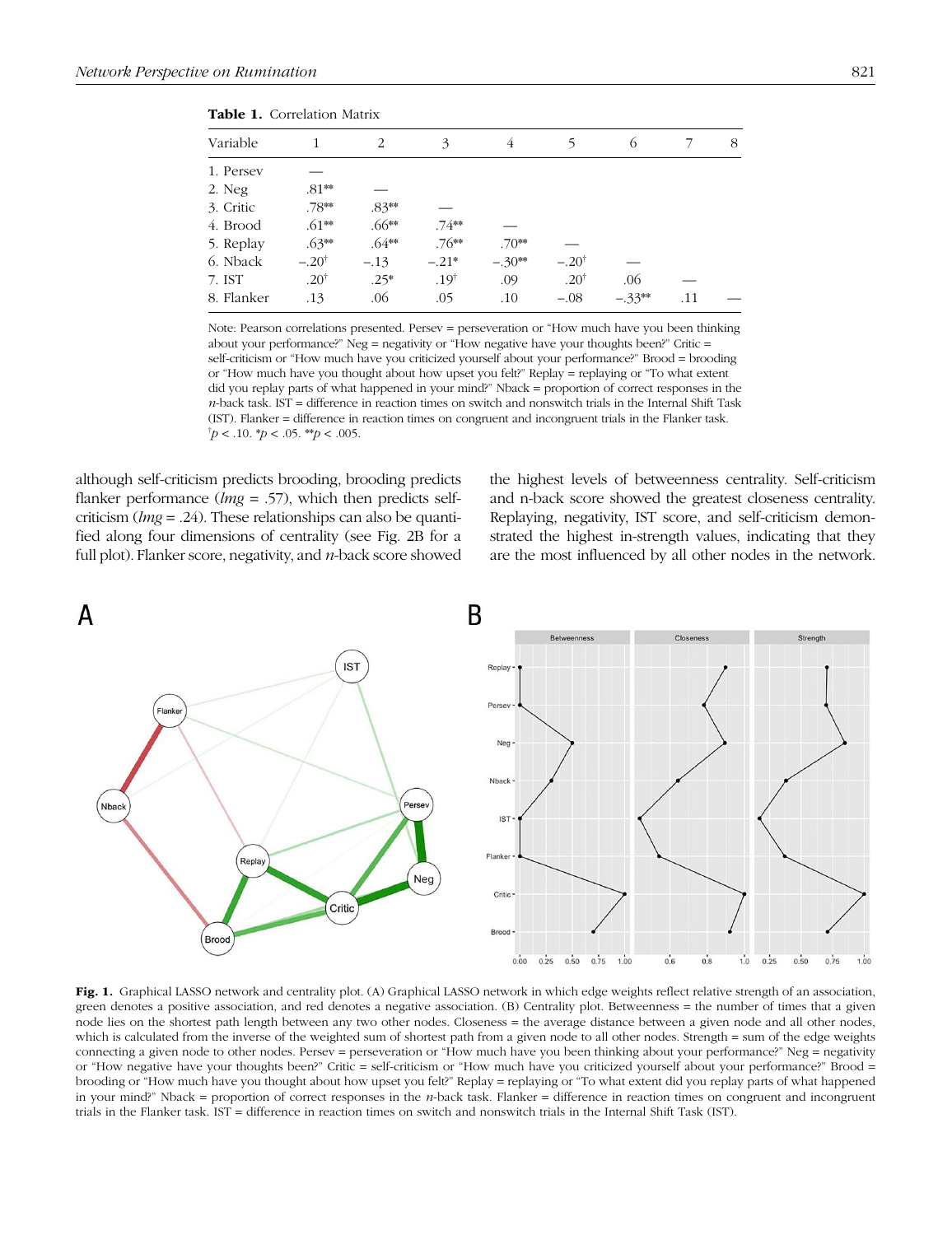

Fig. 2. Relative importance graph and centrality plot. (A) Relative importance network in which edge weights reflect relative contribution the predictor makes to R<sup>2</sup> and arrows denote predictive directionality. (B) Centrality plot. Betweenness = the number of times that a given node lies on the shortest path length between any two other nodes. Closeness = the average distance between a given node and all other nodes, which is calculated from the inverse of the weighted sum of shortest path from a given node to all other nodes. In-strength = sum of the directed edge weights originating from other nodes and ending at a given node. Out-strength = sum of the directed edge weights originating from a given node and ending at other nodes. Persev = perseveration or "How much have you been thinking about your performance?" Neg = negativity or "How negative have your thoughts been?" Critic = self-criticism or "How much have you criticized yourself about your performance?" Brood = brooding or "How much have you thought about how upset you felt?" Replay = replaying or "To what extent did you replay parts of what happened in your mind?" Nback = proportion of correct responses in the *n*-back task. Flanker = difference in reaction times on congruent and incongruent trials in the Flanker task. IST = difference in reaction times on switch and non-switch trials in the Internal Shift Task (IST).

Self-criticism, n-back score, and replaying yielded the greatest out-strength values, indicating that these nodes are the strongest predictors in the network.

Finally, the DAG provides another perspective on the plausible causal relations between nodes. In Figure 3A, edge strength or thickness indicates in what percentage of the networks fitted through the bootstrap procedure that connection appeared. Arrow thickness is drawn proportionately such that the thicker arrows indicate higher connection strength. Structurally, self-criticism emerged at the top of the model and as productive of perseveration, negativity, brooding, and replaying. The strongest connections in the network were self-criticism to negativity, self-criticism to brooding, and self-criticism to replaying. In Figure 3B, edge weights represent directional probabilities. Higher values and therefore thicker arrows indicate greater likelihood that the edge points in the direction depicted. Thus, a thick edge pointing from node X to node Y appeared in a large proportion of bootstrapped networks, whereas a thin edge pointing from node Y to node Z appeared in fewer. The highest value belongs to the connection between self-criticism and replaying (.65), and the lowest value belongs to the connection between self-criticism and negativity (.50). The IST connections did not exceed the significance threshold for inclusion.

# **Discussion**

Computing three types of networks, we examined the interplay between components of a ruminative response style to an in-lab stressor, and their relationships to working memory, inhibitory control, and task shifting. Perhaps the most striking result across analyses was the significant role of self-criticism within the three networks. The extent to which participants criticized themselves about their performance yielded the highest centrality, especially in terms of strength centrality in the graphical LASSO network. It is interesting that in the relative importance network, self-criticism's high out-strength, reflecting its influence on other variables, was largely driven by its connections to the other rumination items (perseveration, negativity, brooding, and replaying). This points to an important potential clinical application of network analyses. In addition to identifying central or core nodes, the relative importance network can also identify which of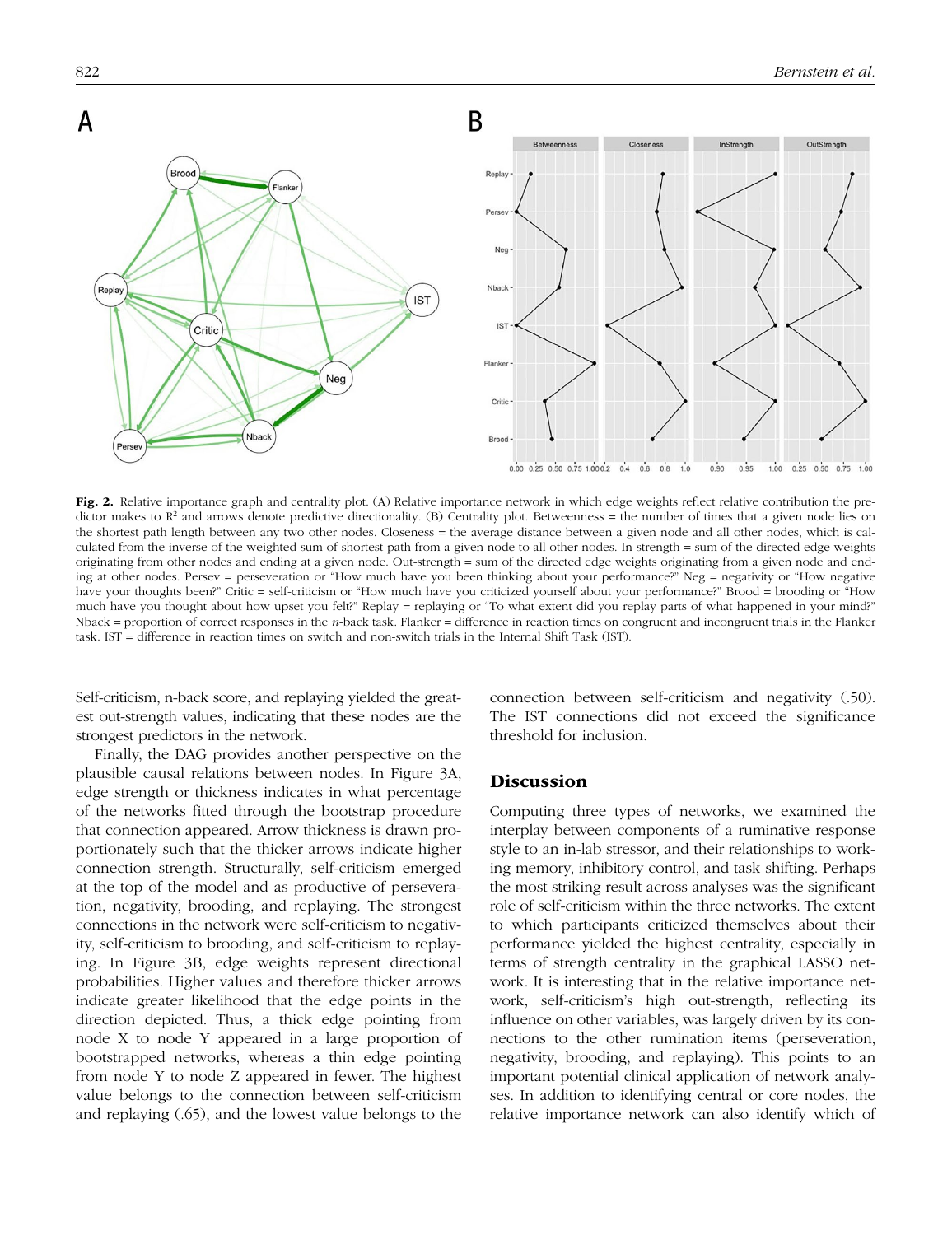

Fig. 3. Directed acyclic graphs (DAGs). (A) Connection strength indicates in what percentage of the networks fitted in the bootstrap procedure that connection appeared. Arrow thickness is drawn proportionately such that the thicker arrows indicate higher connection strength. (B) Direction probability indicates in what percentage of the fitted networks the connection went in that direction. Arrow thickness is drawn proportionately such that the thicker arrows indicate higher direction probability. Persev = perseveration or "How much have you been thinking about your performance?" Neg = negativity or "How negative have your thoughts been?" Critic = self-criticism or "How much have you criticized yourself about your performance?" Brood = brooding or "How much have you thought about how upset you felt?" Replay = replaying or "To what extent did you replay parts of what happened in your mind?" Nback = proportion of correct responses in the *n*-back task. Flanker = difference in reaction times on congruent and incongruent trials in the Flanker task. IST = difference in reaction times on switch and non-switch trials in the Internal Shift Task (IST).

these are central because they predict activation of other nodes. This finding generates a new hypothesis: Given its high out-strength, self-criticism could be a prime target for clinical intervention (McNally, 2016). This was echoed in the DAG, in which self-criticism topped the cascading network, and leads us to theorize that it could be a driving force for each of the other rumination items. If this were confirmed, diminishing self-criticism could deactivate other nodes, precipitating a downstream cascade of beneficial changes throughout the network. Thus, after identifying promising targets for intervention through this type of analysis, we would need to evaluate their malleability, and if such a target is malleable, to experimentally test whether changes to the target initiate the broader, expected changes in the network.

Self-criticism also showed high in-strength in the relative importance network, which was largely driven by connections with the flanker and *n*-back tasks. This finding is suggestive of loops within the network. Bidirectional edges in the relative importance network tended to be asymmetrical, indicating that one of the directions of prediction connecting two nodes was much stronger than the other. Directed edges connecting three or more nodes though emerged and could point to feedback effects. It is important that these purported relationships must be interpreted as conjectural and meriting further investigation, particularly those speculating about the direct effects of rumination components on executive control. In the present study, executive control was always measured first and at rest, and rumination second and as a state measure after the stressor. Repeated measurement of these variables in the future would allow for a more rigorous analysis of the reciprocal connections. Among potential loops to explore, for example, it appears that perseveration and negative thinking predicted lesser working memory capacity and that brooding on one's emotional experience predicted lesser inhibitory control. Lowered working memory capacity and inhibitory control appear to predict exacerbated self-criticism and may thus maintain or amplify these loops. In other words, it is plausible that a self-critical reaction to the stressor would promote repetitive, negative, and analytical thoughts, and that these responses would induce cognitive loads sufficient to limit cognitive reserves (Curci, Lanciano, Soleti, & Rimé, 2013). When capacity becomes limited, it could become harder to ignore or alter self-critical thoughts and thus interrupt the ruminative cycle. In this way, strengthening cognitive flexibility could help individuals to disrupt some of this problematic feedback and potentially dampen the impact of negative perseverations. This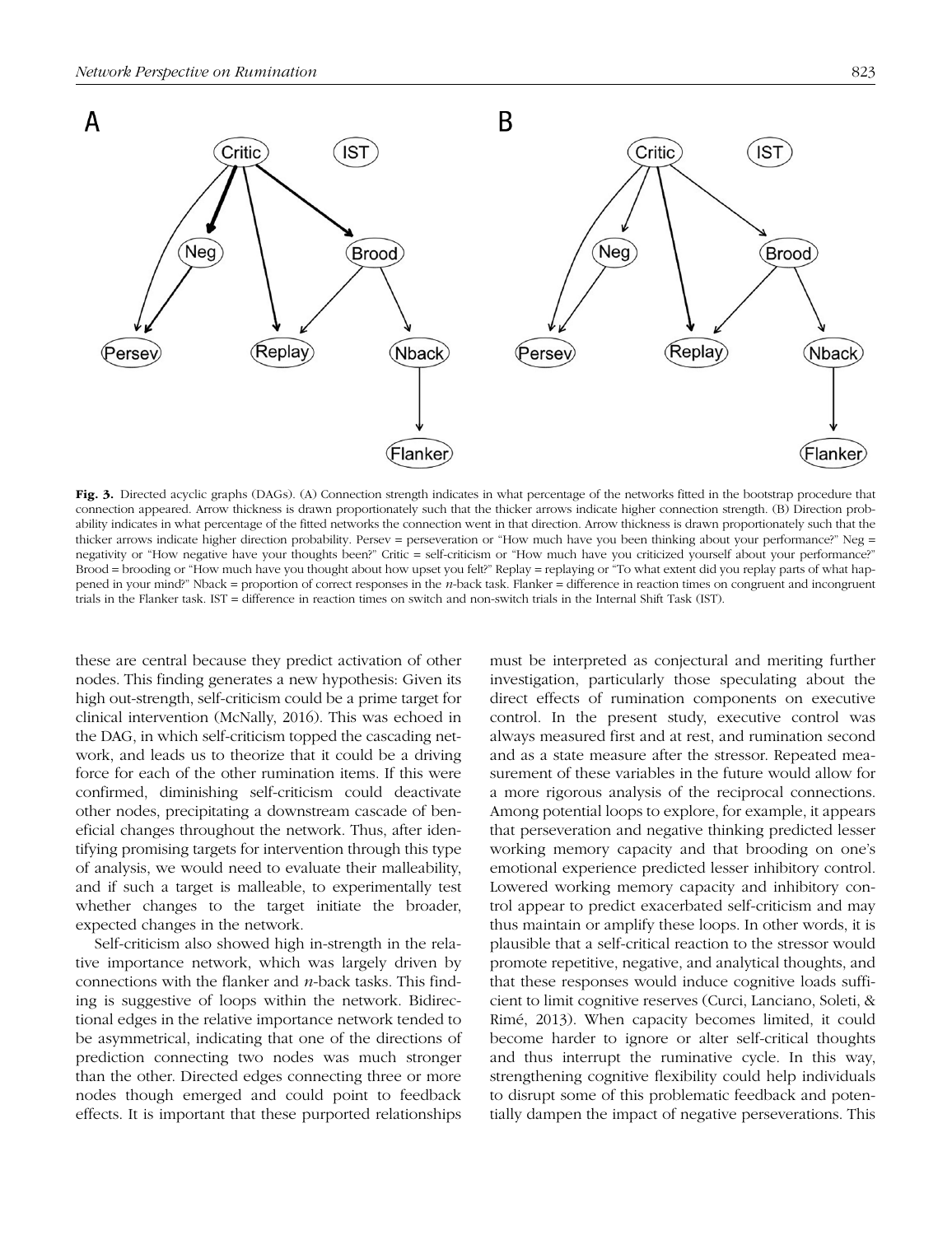speculation is echoed in the DAG, in which repetitive negative thinking is predictive of cognitive impairments. DAGs do not permit loops (i.e., activation flows in a single direction). However, the modest directional probabilities could be indicative of potential "hidden" loops (McNally et al., in press). It is plausible that as criticism activates brooding and subsequently induces executive control deficits, a feedback loop could be drawn connecting the cognitive nodes back to self-criticism. Thus, although the cognitive nodes are at the bottom of the present DAG, appearing as consequences of other nodes, they may serve a feed-forward role in maintaining selfcriticism. But, even if these causal interrelationships were confirmed, such an intervention alone may be insufficient. The centrality of self-criticism and strength of interrelationships among the rumination nodes themselves suggest that other edges would likely need disruption as well. In addition, self-loops could be involved and require intervention.

Results should be interpreted within the context of additional limitations. First, the sample size  $(N = 91)$  is modest for network analyses. Replications would benefit from a larger group of participants to corroborate the stability of these networks. On the other hand, the network is low-dimensional (i.e., few nodes relative to the number of participants), and complementary analyses of stability and robustness (see Supplemental Materials) indicate that the network is stable, even when a large part of the sample is removed. Second, our data are cross-sectional and therefore suggest, but cannot confirm, causal connections among nodes. Amassing longitudinal and more experimental work would move us closer to a definitive, causal understanding of the network. In addition, participants in this study were not selected for clinical symptoms and thus clinical levels of rumination were underrepresented. Although this is not necessarily a problem for the present study, as these processes are not confined to clinical samples, a critical next step of this work is to replicate findings in a clinical sample, to consider how networks may differ among clinical and nonclinical samples, and to evaluate how the dynamics within a network could change over time or with increasing clinical severity. Impairments in executive control and a ruminative response style are risk factors for emotional disorders and conceptualized as dimensional, rather than taxonic; thus there is value in understanding how the component variables operate at differing levels of severity. Finally, network analyses, like any statistical tool, can only examine variables that are entered into a model. Therefore, though the current graphs are parsimonious, with only five rumination items and three executive control items, there could be important variables left out. With a larger sample size and more thorough battery of questions and behavioral tasks, a larger network could be analyzed.

Despite these limitations, the results are still valuable. This new approach is primarily aimed to be hypothesisgenerating. Each network approach has its strengths and limitations, providing different perspectives on plausible connections between rumination and executive control that merit further study. Although other analytic approaches may reproduce similar associations between variables, the network perspective bears unique ontological implications. Here, we are prompted to consider each node as a distinct process and each edge as a potentially causal connection between them, instead of viewing clusters as necessarily reflecting a single, latent cognitive capacity or feature (van der Maas et al., 2006). Our network analyses suggest that components forming the rumination construct were related, but not interchangeable. Accordingly, our study implies that rumination should be conceptualized as multifaceted and experimentally tested as such. Moreover, claims that cognitive deficits *underlie* rumination or that rumination *causes* impairments in executive control seem oversimplified. In reality, these basic cognitive processes may be strongly predictive of—and may activate—specific components constitutive of rumination while also being exacerbated by other component processes. This complex network of bidirectional and multinode loops may provide a more rich and accurate view of the cognitive and psychological underpinnings of rumination. Ultimately, network models like this may help to guide treatment research, as they are increasingly able to represent directional and even causal structures and to highlight nodes that when deactivated might precipitate the greatest clinical changes.

#### Author Contributions

E. E. Bernstein and R. J. McNally developed the study concept and design. E. E. Bernstein performed testing and data collection. E. E. Bernstein and A. Heeren completed the data analysis and interpretation under the supervision of R. J. McNally. E. E. Bernstein drafted the manuscript, and A. Heeren and R. J. McNally provided critical revisions. All authors approved the final version of the manuscript for submission.

#### Declaration of Conflicting Interests

The authors declared that they had no conflicts of interest with respect to their authorship or the publication of this article.

## Funding

Data collection was supported by the Barbara Ditmars Restricted Funds Research Award from Harvard University and the Junior Scientist Fellowship from the American Psychological Association of Graduate Students (APAGS) and Psi Chi awarded to the first author.

#### Supplemental Material

Additional supporting information may be found at http:// journals.sagepub.com/doi/suppl/10.1177/2167702617702717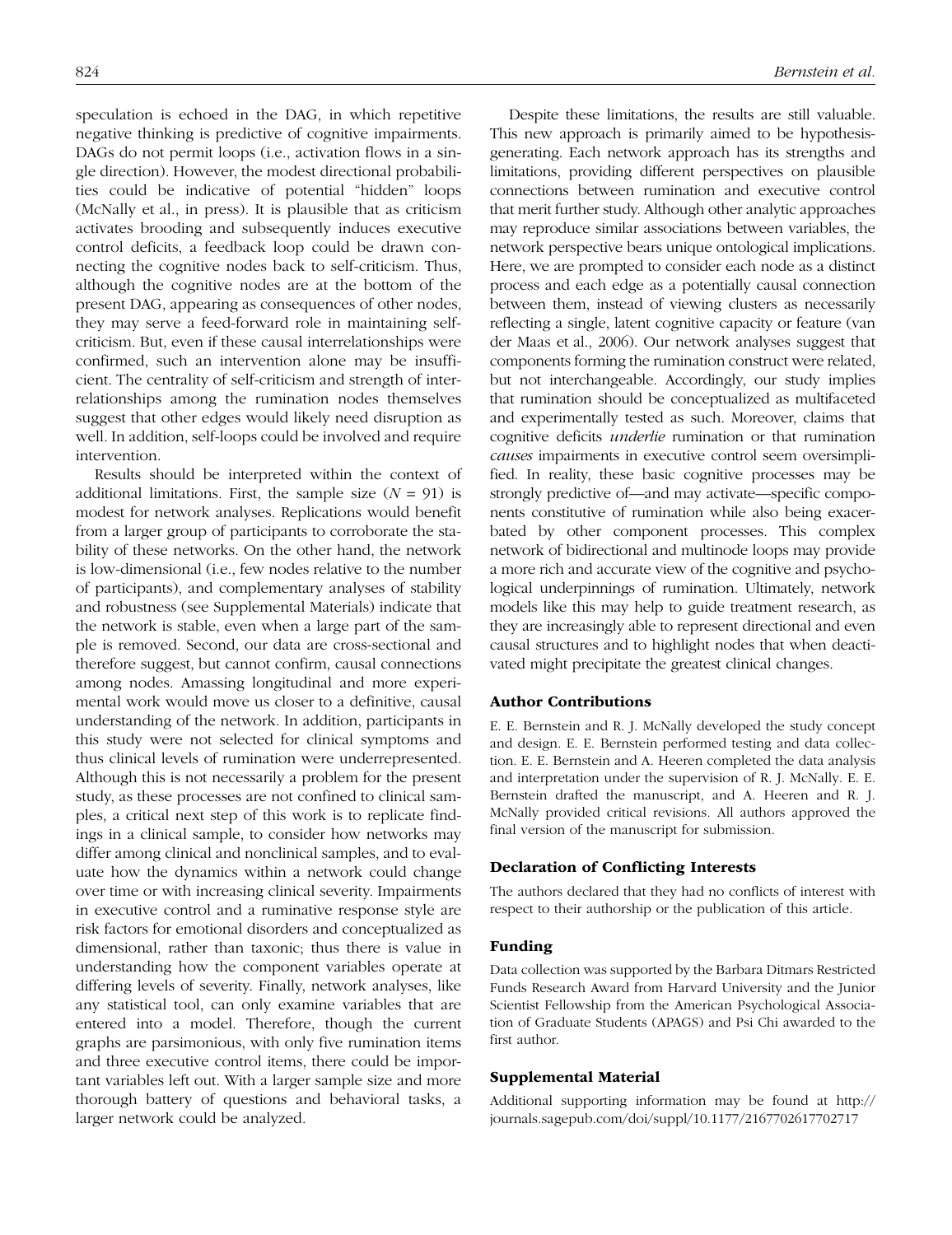#### References

- Adams, R. (1999). Revised Physical Activity Readiness Questionnaire. *Canadian Family Physician/Médecin de Famille Canadien*, *45*, 992, *995*, 1004–1005.
- Beckwé, M., Deroost, N., Koster, E. H. W., De Lissnyder, E., & De Raedt, R. (2014). Worrying and rumination are both associated with reduced cognitive control. *Psychological Research*, *78*, 651–660. http://doi.org/10.1007/s00426-013-0517-5
- Bernstein, E. E., & McNally, R. J. (2017). Acute aerobic exercise hastens emotional recovery from a subsequent stressor. *Health Psychology*. Advance online publication.
- Boccaletti, S., Latora, V., Moreno, Y., Chavez, M., & Hwang, D. U. (2006). Complex networks: Structure and dynamics. *Physics Reports*, *424*, 175–308.
- Borsboom, D., & Cramer, A. O. (2013). Network analysis: an integrative approach to the structure of psychopathology. *Annual Review of Clinical Psycholog*y*, 9,* 91–121.
- Borsboom, D., Cramer, A. O. J., Schmittmann, V. D., Epskamp, S., & Waldorp, L. J. (2011). The small world of psychopathology. *PLoS ONE*, *6*[\(11\), e27407. http://doi.org/10.1371/](http://doi.org/10.1371/journal.pone.0027407) journal.pone.0027407
- Bradley, M. M., Lang, P. J., & Cuthbert, B. N. (1999). *Affective norms for English words.* Gainesville, FL: University of Florida, NIMH Center for the Study of Emotion and Attention.
- Bryant, F. (2003). Savoring Beliefs Inventory (SBI): A scale for measuring beliefs about savouring. *Journal of Mental Health*, *12*, 175–196. http://doi.org/10.1080/0963823031000103489
- Chuen Yee Lo, B., Lau, S., Cheung, S., & Allen, N. B. (2012). The impact of rumination on internal attention switching. *Cognition & Emotion*, *26*[, 209–223. http://doi.org/10.1080/](http://doi.org/10.1080/02699931.2011.574997) 02699931.2011.574997
- Costantini, G., Epskamp, S., Borsboom, D., Perugini, M., Mõttus, R., Waldorp, L. J., & Cramer, A. O. J. (2015). State of the aRt personality research: A tutorial on network analysis of personality data in R. *Journal of Research in Personality*, *54*, 13–29. http://doi.org/10.1016/j.jrp.2014.07.003
- Curci, A., Lanciano, T., Soleti, E., & Rimé, B. (2013). Negative emotional experiences arouse rumination and affect work[ing memory capacity.](http://doi.org/10.1037/a0032492) *Emotion*, *13*, 867–880. http://doi .org/10.1037/a0032492
- Davis, R. N., & Nolen-Hoeksema, S. (2000). Cognitive inflexibility among ruminators and nonruminators. *Cognitive Therapy and Research*, *24*[, 699–711. http://doi.org/10.1023/](http://doi.org/10.1023/A:1005591412406) A:1005591412406
- De Lissnyder, E., Koster, E. H. W., Goubert, L., Onraedt, T., Vanderhasselt, M.-A., & De Raedt, R. (2012). Cognitive control moderates the association between stress and rumination. *Journal of Behavior Therapy and Experimental Psychiatry*, *43*, 519–525. http://doi.org/10.1016/j.jbtep.2011.07.004
- Diamond, A. (2013). Executive functions. *Annual Review of Psychology*, *64*, 135–168. http://doi.org/10.1146/annurevpsych-113011-143750
- Donaldson, C., Lam, D., & Mathews, A. (2007). Rumination and attention in major depression. *Behaviour Research and Therapy*, *45*, 2664–2678. http://doi.org/10.1016/j.brat.2007.07.002
- Epskamp, S., Cramer, A. O. J., Waldorp, L. J., Schmittmann, V. D., & Borsboom, D. (2012). Qgraph: Network visualizations of relationships in psychometric data. *Journal of Statistical Software*, *48*(4), 1–18. http://doi.org/10.18637/jss.v048.i04
- Epskamp, S., & Fried, E. I. (2016). *A tutorial on regularized partial correlation networks*. Retrieved from https://arxiv.org/ abs/1607.01367.
- Foygel, R., & Drton, M. (2011). *Bayesian model choice and information criteria in sparse generalized linear models*. Retrieved from https://arxiv.org/abs/1112.5635
- Freeman, L. C. (1978). Centrality in social networks conceptual clarification. *Social Networks*, *1*, 215–239. http://doi.org/ 10.1016/0378-8733(78)90021-7
- Friedman, J., Hastie, T., & Tibshirani, R. (2011). Glasso: Graphical lasso-estimation of Gaussian graphical models. [Computer software]. Stanford, CA: Stanford University.
- Fruchterman, T., & Reingold, E. (1991). Graph drawing by force directed placement. *Software: Practice and Experience*, *21*, 1129–1164. http://doi.org/10.1002/spe.4380211102
- Garavan, H. (1998). Serial attention within working memory. *Memory & Cognition*, *26*, 263–276. http://doi.org/10.3758/ BF03201138
- Grömping, U. (2006). Relative importance for linear regression in R: The package relaimpo. *Journal of Statistical Software*, *17*(1), 139–147. http://doi.org/10.1016/j.foreco.2006.08.245
- Heeren, A., & McNally, R. J. (2016). An integrative network approach to social anxiety disorder: The complex dynamic interplay among attentional bias for threat, attentional control, and symptoms. *Journal of Anxiety Disorders*, *42*, 95– 104. http://doi.org/10.1016/j.janxdis.2016.06.009
- Hester, R., & Garavan, H. (2005). Working memory and executive function: The influence of content and load on the control of attention. *Memory & Cognition*, *33*, 221–233.
- Iqbal, N., & Dar, K. A. (2015). Negative affectivity, depression, and anxiety: Does rumination mediate the links? *Journal of Affective Disorders*, *181*, 18–23. http://doi.org/10.1016/ j.jad.2015.04.002
- Johnson, J. W., & LeBreton, J. M. (2004). History and use of relative importance indices in organizational research. *Organizational Research Methods*, *7*, 238–257.
- Joormann, J., & Gotlib, I. H. (2008). Updating the contents of working memory in depression: Interference from irrelevant negative material. *Journal of Abnormal Psychology*, *117*, 182–192. http://doi.org/10.1037/0021-843X.117.1.182
- Joormann, J., & Gotlib, I. H. (2010). Emotion regulation in depression: Relation to cognitive inhibition. *Cognition & Emotion*, *24*, 281–298. http://doi.org/10.1080/02699930903407948
- Joormann, J., Levens, S. M., & Gotlib, I. H. (2011). Sticky thoughts: Depression and rumination are associated with difficulties manipulating emotional material in working memory. *Psychological Science*, *22*, 979–983. http://doi.org/ 10.1177/0956797611415539
- Joormann, J., & Vanderlind, W. M. (2014). Emotion regulation in depression: The role of biased cognition and reduced cognitive control. *Clinical Psychological Science*, *2*, 402– 421. http://doi.org/10.1177/2167702614536163
- Koster, E. H. W., De Lissnyder, E., & De Raedt, R. (2013). Rumination is characterized by valence-specific impairments in switching of attention. *Acta Psychologica*, *144*, 563–570. http://doi.org/10.1016/j.actpsy.2013.09.008
- Koster, E. H. W., De Lissnyder, E., Derakshan, N., & De Raedt, R. (2011). Understanding depressive rumination from a cognitive science perspective: The impaired disengagement